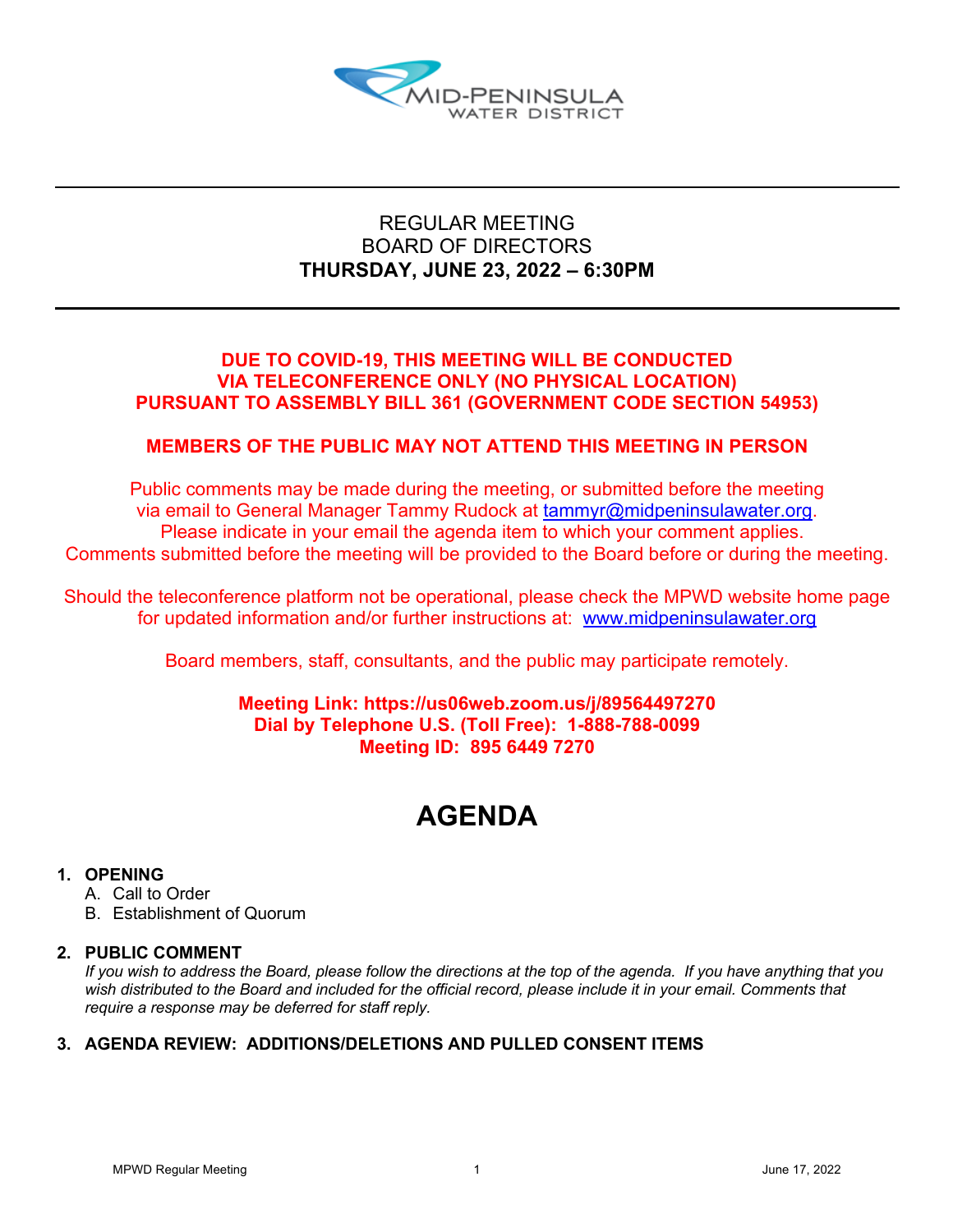

### **4. ACKNOWLEDGEMENTS/PRESENTATIONS - None**

#### **5. CONSENT AGENDA**

*All matters on the Consent Agenda are to be approved by one motion. If Directors wish to discuss a consent item other than simple clarifying questions, a request for removal may be made. Such items are pulled for separate discussion and action after the Consent Agenda is acted upon.*

- A. Approve Minutes for the:
	- 1. Special Board Meeting on May 19, 2022;
	- 2. Special Board Meeting on May 21, 2022; and
	- 3. Regular Board Meeting on May 26, 2022
- B. Approve Expenditures from May 1, 2022, through May 31, 2022
- C. Reaffirm Resolution 2021-26 Making Findings Pursuant to Assembly Bill 361 that the Proclaimed COVID-19 State of Emergency Continues to Impact the Ability of the MPWD Board of Directors and its Committees to Meet Safely in Person

#### **6. HEARINGS AND APPEALS - None**

#### **7. REGULAR BUSINESS AGENDA**

- A. Consider Ordinance No. 124 Implementing Level 2 Water Shortage Response of the MPWD's Water Shortage Contingency Plan regarding Mandatory Restrictions on Outdoor Water Use
- B. Discuss Return to In-Person Board Meetings
- C. Receive Reports on California and San Francisco Regional Water System Drought Conditions, and MPWD's Water Conservation Update

#### **8. MANAGEMENT AND BOARD REPORTS**

- A. Management Reports
	- 1. General Manager
	- 2. Administrative Services
	- 3. Operations
	- 4. District Engineer
- B. Financial Reports
	- 1. Month End May 31, 2022
- C. Director Reports